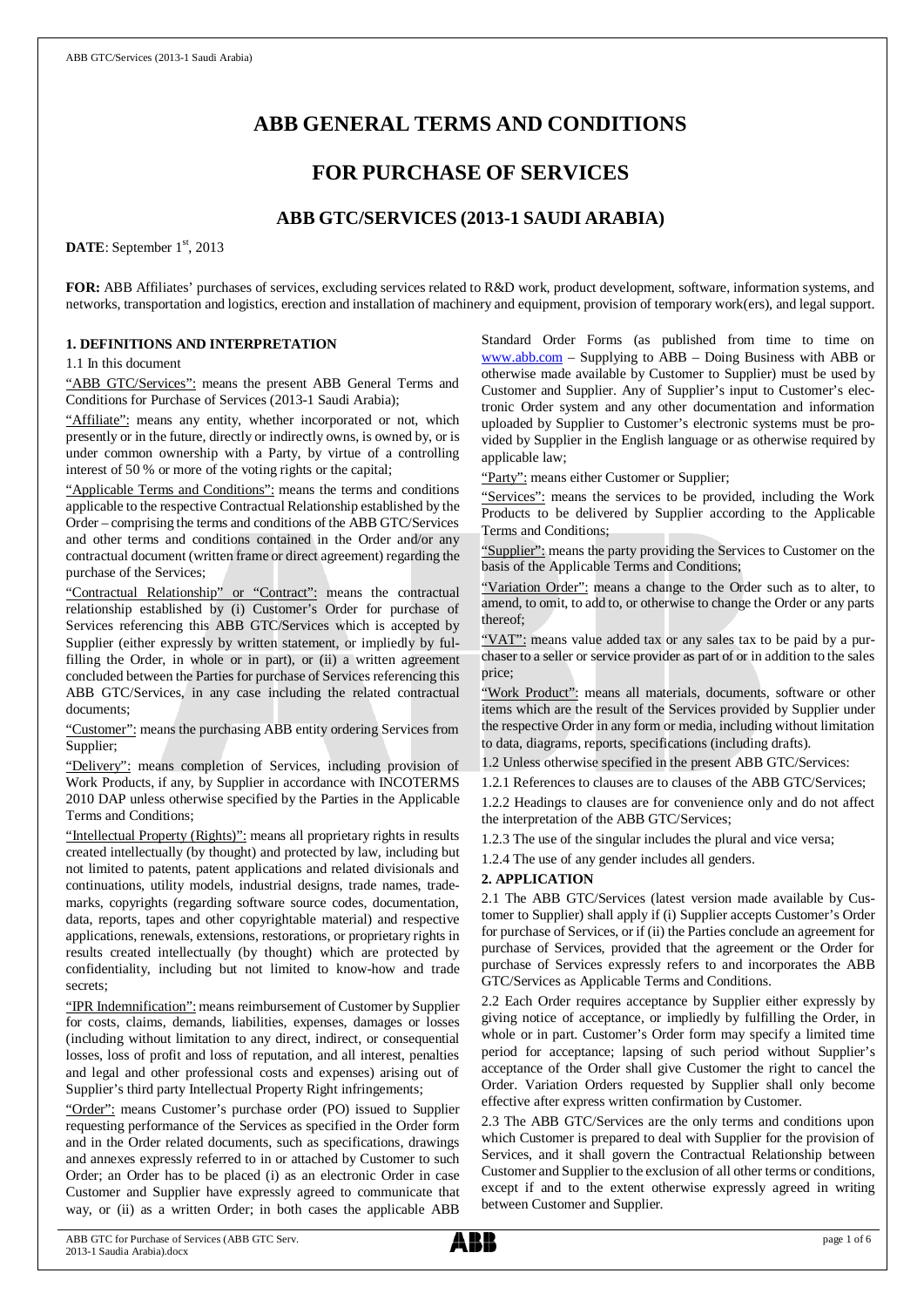2.4 No terms or conditions endorsed upon, delivered with or contained in Supplier's quotations, acknowledgements or acceptances of Orders, specifications or similar documents will form part of the Contractual Relationship, and Supplier waives any right which it otherwise might have to rely on such other terms or conditions.

2.5 References in the ABB GTC/Services to any statute or statutory provision shall, unless the context otherwise requires, be construed as a reference to that statute or provision as from time to time amended, consolidated, modified, extended, re-enacted or replaced.

### **3. SUPPLIER'S RESPONSIBILITIES**

3.1 Supplier shall provide the Services and deliver the Work Products: 3.1.1 in accordance with the applicable laws and regulations;

3.1.2 in accordance with the quality standards stated under Clause 9.1 and specified in the Order and in the other documents being part of the

3.1.3 free from defects and from any rights of third parties;

3.1.4 on the due date specified in the Order;

Contractual Relationship;

3.1.5 in the quantity specified in the Order;

3.1.6 with all skill and care and in accordance with industry best practice.

3.2 Supplier shall not substitute or modify any of the agreed materials used for the provision of the Services or make any changes to the agreed ingredients, the design or other agreed criteria of the Work Products without Customer's prior written approval.

3.3 Supplier shall take care that Work Products are contained or packaged in the manner usual for such Work Products or, where there is no such manner, in a manner adequate to preserve and protect the Work Products until Delivery completion.

3.4 Supplier shall submit invoices in an auditable form, complying with Supplier's and Customer's applicable local mandatory law, generally accepted accounting principles and the specific Customer requirements, containing the following minimum information: Supplier name, address and reference person including contact details (telephone, e-mail etc.); invoice date; invoice number; Order number (same as stated in the Order); Supplier number (same as stated in the Order); address of Customer; quantity; specification of Services supplied; price (total amount invoiced); expenses approved by Customer, but not included in the price (to be specified by amount and category); currency; tax or VAT (amount has to be specified); tax or VAT number; payment terms.

3.5 Invoices shall be issued to Customer as stated in the Order and/or the Applicable Terms and Conditions, and shall be sent to the invoice address specified in the Order.

3.6 Expenses not agreed in writing by Customer will not be reimbursed.

3.7 Customer may issue Variation Orders to Supplier to alter, amend, omit, add to, or otherwise change ordered Services or parts thereof, and Supplier shall carry out such Variation Orders. Agreed unit prices stated in the Order and/or otherwise agreed between Customer and Supplier shall apply.

3.8 Supplier shall in no event suspend the performance of any Services or the Delivery of Work Products to Customer. In the event of Force Majeure, Clause 16 shall apply.

## **4. CUSTOMER'S RESPONSIBILITIES**

4.1 In consideration of the Services provided by Supplier in accordance with the Applicable Terms and Conditions, Customer shall pay to Supplier the fees or purchase price stated in the Order in accordance with the payment terms specified therein, provided the invoice fulfils the requirements of Clauses 3.4 and 3.5. In the event that the payment terms are determined by mandatory applicable law, such terms shall prevail.

4.2 Customer reserves the right to set off any amount and to withhold payment for Services not provided in accordance with the Applicable Terms and Conditions.

## **5. DELIVERY**

5.1 The Services shall be provided at the agreed place specified in the Order, or, if no such place has been specified, at Customer's address specified in the Order.

5.2 The Work Products shall be delivered in accordance with INCOTERMS 2010 DAP, to the agreed place specified in the Order, or, if no such place has been specified, to Customer's place of business. 5.3 Supplier shall ensure that each Delivery of a Work Product is accompanied by a delivery note, which shall contain the following minimum information (unless required otherwise by Customer): the Order number, date of Order, number of packages and contents, where applicable the customs tariff number of the country of consignment, and, in the case of partial delivery, the outstanding balance remaining to be delivered. For controlled goods, the national export control number must be indicated and, and if the goods are subject to U.S. export regulations, the U.S. Export Control Classification Number (ECCN) must be specified in the delivery note. Proofs of preferential origin as well as conformity declarations and marks of the country of consignment or destination are to be submitted without being requested; certificates of origin upon request.

5.4 Work Products shall be delivered during Customer's business operation hours unless otherwise requested by Customer.

5.5 Upon Delivery of the Work Products, Supplier (or its appointed carrier) shall provide Customer with such export documents as are applicable or necessary together with a delivery note.

5.6 Ownership (title) regarding Work Products shall pass to Customer at Delivery, except if otherwise agreed in writing. For assigning of Intellectual Property in the Work Products arising from the Services Clause 11.1 shall apply.

5.7 Supplier shall invoice Customer upon Delivery in accordance with Clause 3.4 and 3.5, but such invoicing shall be conducted separately from dispatch of the Work Products to Customer.

## **6. ACCEPTANCE**

6.1 Customer shall not be deemed to have accepted any Services until it has had a reasonable time to inspect them following completion or, in the case of a defective performance, until a reasonable time after such defective performance has become apparent. Such reasonable time period shall be determined by the specifics of the Services, the defective performance and the circumstances of the provision of the Services.

6.2 If any Services provided or Work Products delivered to Customer do not comply with Clause 3 (Supplier's Responsibilities), or are otherwise not in conformity with the Order, then, without limiting any other right or remedy that Customer may have under Clause 10 (Remedies), Customer may reject the Services and/or the Work Products, and may request replacement of the Services and/or the Work Products, or recover all payments made to Supplier by Customer.

6.3 Upon Supplier's request Customer shall send written acceptance statement to Supplier.

## **7. DELAY**

If the Delivery of the Services or the Work Products does not comply with the agreed delivery date(s), then, without prejudice to any other rights which it may have under the Contractual Relationship or at law, Customer reserves the right to:

7.1 terminate the Contractual Relationship or the respective Order in whole or in part;

7.2 refuse any subsequent Delivery of Services or Work Products which Supplier attempts to make;

7.3 recover from Supplier any expenditure reasonably incurred by Customer in obtaining the Services or the Work Products in substitution from another supplier;

7.4 claim damages for any additional costs, loss or expenses incurred by Customer which are reasonably attributable to Supplier's failure to

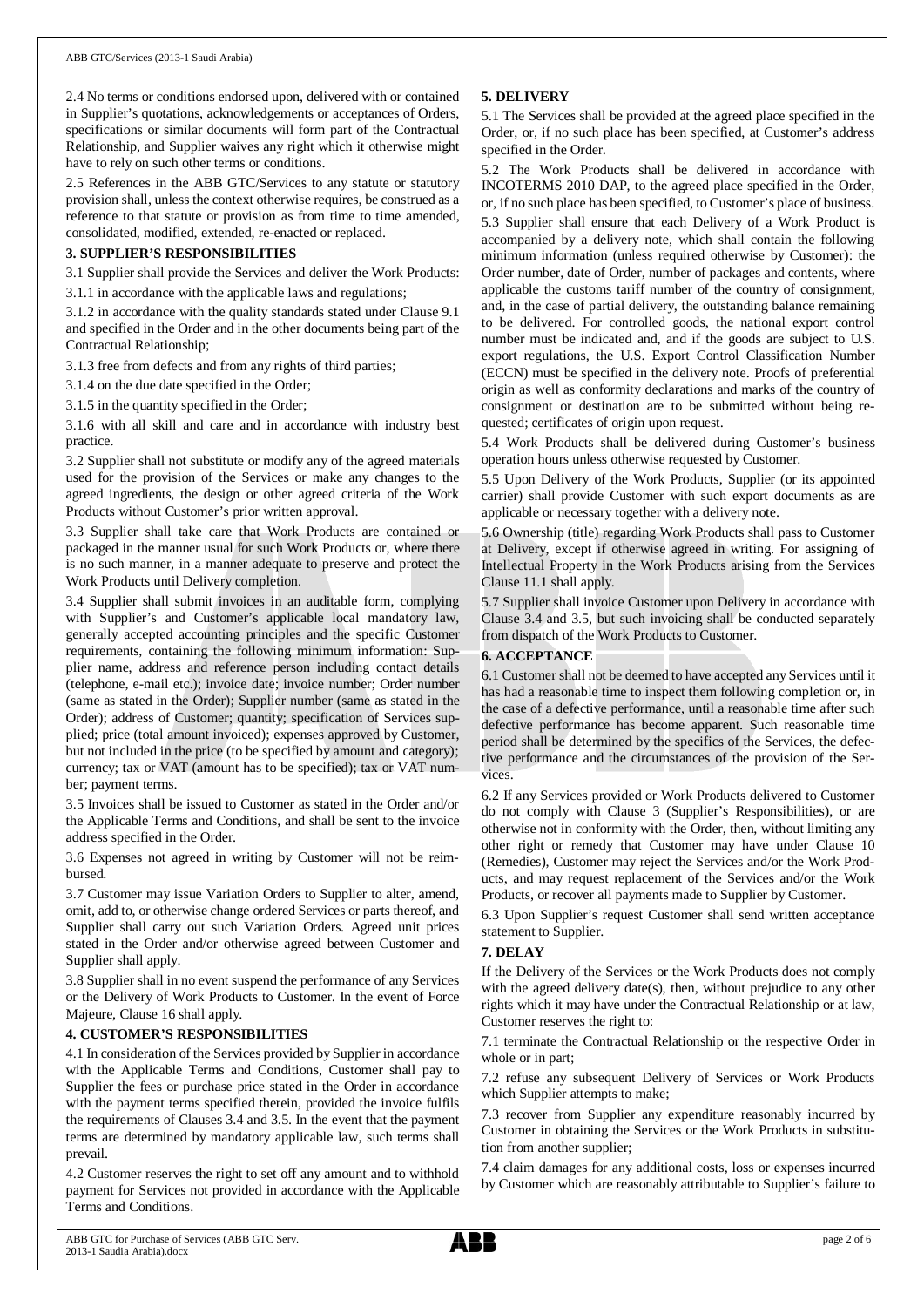provide the Services or to deliver the Work Products on the agreed dates; and

7.5 claim compensation for liquidated damages in addition to the rights provided under Clauses 7.1 to 7.4 if such compensation right is expressly stated in the respective Order.

#### **8. INSPECTION**

8.1 Supplier shall allow Customer and/or its authorised representatives to inspect the Services and to test the Work Products, or parts of them at any time prior to the completion of the Services and/or the Work Products.

8.2 Notwithstanding any inspection or test sampling however conducted, Supplier shall remain fully responsible for the Services' compliance with the Order. This applies whether or not Customer has exercised its right of inspection and/or testing and shall not limit Supplier's obligations under the Order. For the avoidance of doubt, inspection of Services or testing of Work Products by Customer and/or its authorised representatives shall in no event exempt Supplier from or limit Supplier's warranties or liability in any way.

#### **9. WARRANTY**

9.1 Supplier warrants that the Services (including Work Products):

9.1.1 comply with all agreed specifications, including all specified material, workmanship and the like, documentation and quality requirements, or in absence thereof are performed in accordance with generally accepted practices, procedures and standards of the respective industry and are fit for the purposes for which Services of the same description type would ordinarily be used, and that the results of the Services maintain the functionality and performance as expected by Customer according to Supplier's information, documentation and statements;

9.1.2 are appropriate and fit for any particular purpose expressly or impliedly made known to Supplier in the Order;

9.1.3 are new and unused (in case of Work Products) at the date of Delivery;

9.1.4 are free from defects and rights of third parties;

9.1.5 possess the qualities which Supplier has held out to Customer as a sample, model or otherwise;

9.1.6 comply with Clause 12 (Compliance with Relevant Law).

9.2 The warranty period shall be twenty four (24) months from acceptance of the Services or the Work Products, if no other time period is stated in the Order or otherwise expressly agreed in writing by the Parties.

9.3 In case of non-compliance with the warranty provided under this Clause, Customer shall be entitled to enforce the remedies provided in Clause 10 (Remedies).

#### **10. REMEDIES**

10.1 In case of breach of warranty under Clause 9 (Warranty) or if Supplier otherwise fails to comply with any of the Applicable Terms and Conditions, Customer shall give notice in writing to Supplier of such breach of warranty and provide Supplier an opportunity to swiftly remedy it. If no Supplier action to remedy such breach has been taken within forty eight (48) hours of receiving such Customer notification, Customer shall be entitled to any one or more of the following remedies at its own discretion and at Supplier's expense:

10.1.1 to give Supplier another opportunity to carry out any additional work necessary to ensure that the Applicable Terms and Conditions are fulfilled;

10.1.2 to carry out (or to instruct a third party to carry out) any additional work necessary to make the Services comply with the Applicable Terms and Conditions;

10.1.3 to obtain immediate replacement of the defective Services by Services conforming with the Applicable Terms and Conditions without defects;

10.1.4 to refuse to accept any further Services, but without relieving Supplier from its liability for the defective Services;

10.1.5 to claim such damages as may have been sustained by Customer as a result of Supplier's breaches of the Applicable Terms and Conditions, statutory duty or any applicable law;

10.1.6 to claim liquidated damages expressly provided in the Order;

10.1.7 to terminate the Contractual Relationship or the respective Order in accordance with Clause 15.2.

10.2 In the event that Clauses 10.1.1, 10.1.2 or 10.1.3 apply, the entire warranty period of Clause 9.2 shall be restarted.

10.3 The rights and remedies available to Customer and contained in the Applicable Terms and Conditions (including, but not limited to the ABB GTC/Services) are cumulative and are not exclusive of any rights or remedies available at law or in equity.

### **11. INTELLECTUAL PROPERTY**

11.1 Supplier assigns herewith to Customer full ownership rights in and to any Intellectual Property in the Work Products arising from the Services for the full duration of such rights, wherever in the world enforceable. Supplier further agrees to execute, upon Customer's request and at its cost, all further documents and assignments and do all such further things as may be necessary to perfect Customer's ownership title to the Intellectual Property or to register Customer as owner of the Intellectual Property with any registry, including but not limited to governmental registration authorities or private registration organisations.

11.2 The Intellectual Property Rights in any Work Products created by or licensed to Supplier prior to the respective Order or outside of such Order, and any subsequent modifications to the same ("Pre-Existing Works") will remain vested in Supplier or the respective third party owner. To the extent that Pre-Existing Works are embedded in any Work Products delivered by Supplier, Customer and its Affiliates shall have a worldwide, irrevocable, perpetual, transferrable, non-exclusive, royalty-free licence with rights to sublicense to use the Pre-Existing Works as part of such Work Products, including the right to further improve, develop, market, distribute, sub-license, exploit or otherwise use the Work Products containing such Pre-Existing Works. Supplier shall not be prevented or restricted by this ABB GTC/Services from using its own know-how or its Pre-Existing Works in the course of providing the Services.

11.3 In the event that the Services provided and/or Work Products delivered by Supplier infringe any third party Intellectual Property Rights, Supplier shall, notwithstanding anything provided to the contrary or otherwise contained in the Applicable Terms and Conditions (including, but not limited to the ABB GTC/Services), provide IPR Indemnification to Customer. The IPR Indemnification applies whether or not Supplier may have been negligent or at fault and does not limit any further compensation rights of Customer. Supplier's obligation to indemnify Customer as provided under this Clause shall not apply if and to the extent the liability or damage was caused by Customer's own pre-existing Intellectual Property Rights contributed to, or implemented into the Work Products and/or the Services provided by Supplier.

11.4 If any infringement claim is made against Customer, Customer may without prejudice to its rights under Clause 11.3 also request at its discretion and at Supplier's cost that Supplier (i) procures for Customer the right to continue using the Work Products and/or the Services; (ii) modifies the Work Products and/or the provision of the Services so that they cease to be infringing; or (iii) replaces the Work Products and/or the Services so that they become non-infringing.

11.5 In the event Supplier cannot fulfil Customer's above request, Customer shall be entitled to terminate the Contractual Relationship or the respective Order, to reclaim all sums which Customer has paid to Supplier thereunder and to claim compensation in accordance with Clause 11.3 and for any other costs, losses or damages incurred whatsoever.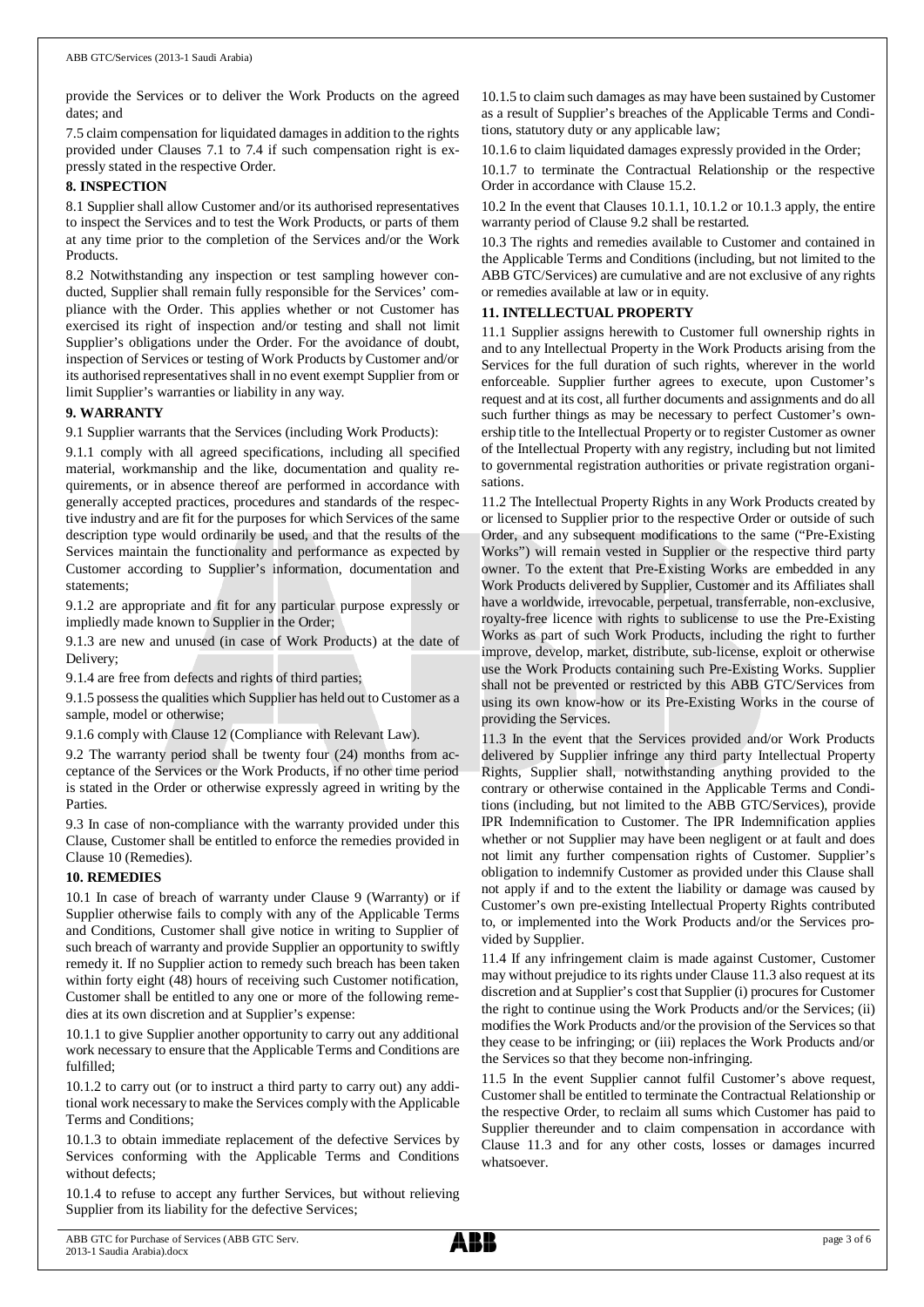## **12. COMPLIANCE WITH RELEVANT LAW**

12.1 The Services covered by the Applicable Terms and Conditions shall be provided by Supplier in compliance with all relevant legislation, regulations, and codes of practice, guidance and other requirements of any relevant government or governmental agency applicable to Supplier. To the extent that such regulations are advisory rather than mandatory, the standard of compliance to be achieved by Supplier shall be in compliance with the generally accepted best practice of the relevant industry.

12.2 Supplier represents and warrants that:

12.2.1 it is knowledgeable with, and is and will remain in full compliance with all applicable export and import laws, regulations, instructions, and policies, including, but not limited to, securing all necessary clearance requirements, export and import licenses and exemptions from, and making all proper filings with appropriate governmental bodies and/or disclosures relating to the provision of services, the release or transfer of goods, technologies, software to non U.S. nationals in the U.S., or outside the U.S., the release or transfer of technology and software having U.S. content or derived from U.S. origin software or technology; and

12.2.2 it is knowledgeable with applicable supply chain security recommendations issued by applicable governments and industry standards organizations and will make best efforts to comply with such recommendations; and

12.2.3 it will, upon Customer's request, promptly provide all information necessary to export and import the Services and/or the Work Products, or any items being part thereof, including, as applicable, the Export Control Classification Numbers (ECCN), and will notify Customer in writing of any changes to the respective information provided by Supplier; and

12.2.4 it will not, unless authorized by applicable government license or regulation, including but not limited to any U.S. authorization, directly or indirectly export or re-export, at any time, any technical information, technology, software, or other commodity furnished or developed under the Contractual Relationship, or any other agreement between the Parties, or any other product that is developed or produced from or using Customer's technical information, technology, software, or other commodity provided under the Contractual Relationship to any prohibited country (including release of such technical information, technology, software, or other commodity to nationals, wherever they may be located, of any prohibited country) as specified in applicable export, embargo and sanctions regulations.

12.3 Each Party warrants that it will not, directly or indirectly, and that it has no knowledge that the other Party or any third parties will, directly or indirectly, make any payment, gift or other commitment to its customers, to government officials or to agents, directors and employees of a Party, or any third party in a manner contrary to applicable laws (including but not limited to the U. S. Foreign Corrupt Practices Act and, where applicable, legislation enacted by member states and signatories implementing the OECD (Convention Combating Bribery of Foreign Officials), and shall comply with all relevant laws, regulations, ordinances and rules regarding bribery and corruption. Nothing in this ABB GTC/Services shall render either Party or any of its Affiliates liable to reimburse the other for any such consideration given or promised.

12.4 Either Party's material violation of any of the obligations contained in this Clause 12 (Compliance with Relevant Law) may be considered by the other Party to be a material breach of the respective Contractual Relationship between the Parties, and shall entitle such Party to terminate the Contractual Relationship with immediate effect and without prejudice to any further right or remedies under such Contractual Relationship or applicable law.

12.5 Notwithstanding anything to the contrary stated in any Applicable Terms and Conditions, Supplier shall, without any limitations, indemnify and hold harmless Customer from and against any claim, proceeding, action, fine, loss, cost and damages arising out of or

relating to any such violation of the above mentioned obligations, the termination of the respective Contractual Relationship, and any noncompliance with export control regulations, and Supplier shall compensate Customer for all losses and expenses whatsoever resulting therefrom.

12.6 Accepting an Order to which this ABB GTC/Services applies, Supplier herewith acknowledges and confirms that it has been provided information on how to access ABB's Code of Conduct and ABB's Supplier Code of Conduct online (Web portal: [www.abb.com](http://www.abb.com/) – Integrity – Code of Conduct). Supplier agrees to perform its contractual obligations under the Applicable Terms and Conditions and the respective Contractual Relationship with substantially similar standards of ethical behaviour as stated in the above mentioned ABB Codes of Conduct.

12.7 Supplier and its sub-contractors must comply with the ABB Lists of Prohibited and Restricted Substances and all other employment, safety, health, environmental and quality requirements made available under [www.abb.com](http://www.abb.com/) – Supplying to ABB – Doing Business with ABB or otherwise and shall provide Customer with respective documents, certificates and statements if requested.

## **13. CONFIDENTIALITY AND DATA PROTECTION**

## 13.1 Supplier shall:

13.1.1 Keep in strict confidence all technical or commercial information, specifications, inventions, processes or initiatives of Customer and any other information concerning Customer's business or its products and/or its technologies which have been disclosed to Supplier by Customer or its agents or which Supplier obtains in connection with the Services. Supplier shall restrict disclosure of such confidential material to such of its employees, agents or sub-contractors as are required to know the same for the purpose of the provision of the Services to Customer. Supplier shall ensure that such employees, agents, sub-contractors or other third parties are subject to and comply with the same obligations of confidentiality as applicable to Supplier and shall be liable for any unauthorized disclosures;

13.1.2 Apply reasonable safeguards against the unauthorised disclosure of Customer's confidential and proprietary information and protect confidential information in accordance with the generally accepted standards of protection in the related industry, or in the same manner and to the same degree that it protects its own confidential and proprietary information – whichever standard is the higher. Supplier may disclose confidential information to "Permitted Additional Recipients" (which means Supplier's authorised representatives, including auditors, counsels, consultants and advisors) provided always that such Permitted Additional Recipients sign with Supplier a confidentiality agreement with terminology substantially similar hereto or where applicable, are required to comply with codes of professional conduct ensuring confidentiality of such information;

13.1.3 Take all necessary steps to ensure that Customer's data or information which come into its possession or control in the course of delivering the Services are protected. In particular Supplier shall not (i) use Customer's data or information for any other purposes than for delivering the Services, or (ii) reproduce the data or information in whole or in part in any form except as may be required by the Applicable Terms and Conditions, or (iii) disclose Customer's data or information to any third party not authorised by Customer in writing to receive it;

13.1.4 Install and update at its own costs required adequate virus protection software and operating system security patches for all computers and software utilized in connection with delivering the Services and shall provide updates to Customer if so requested by Customer.

13.2 Supplier agrees that Customer shall be allowed to provide any information received from Supplier to any of its Affiliates.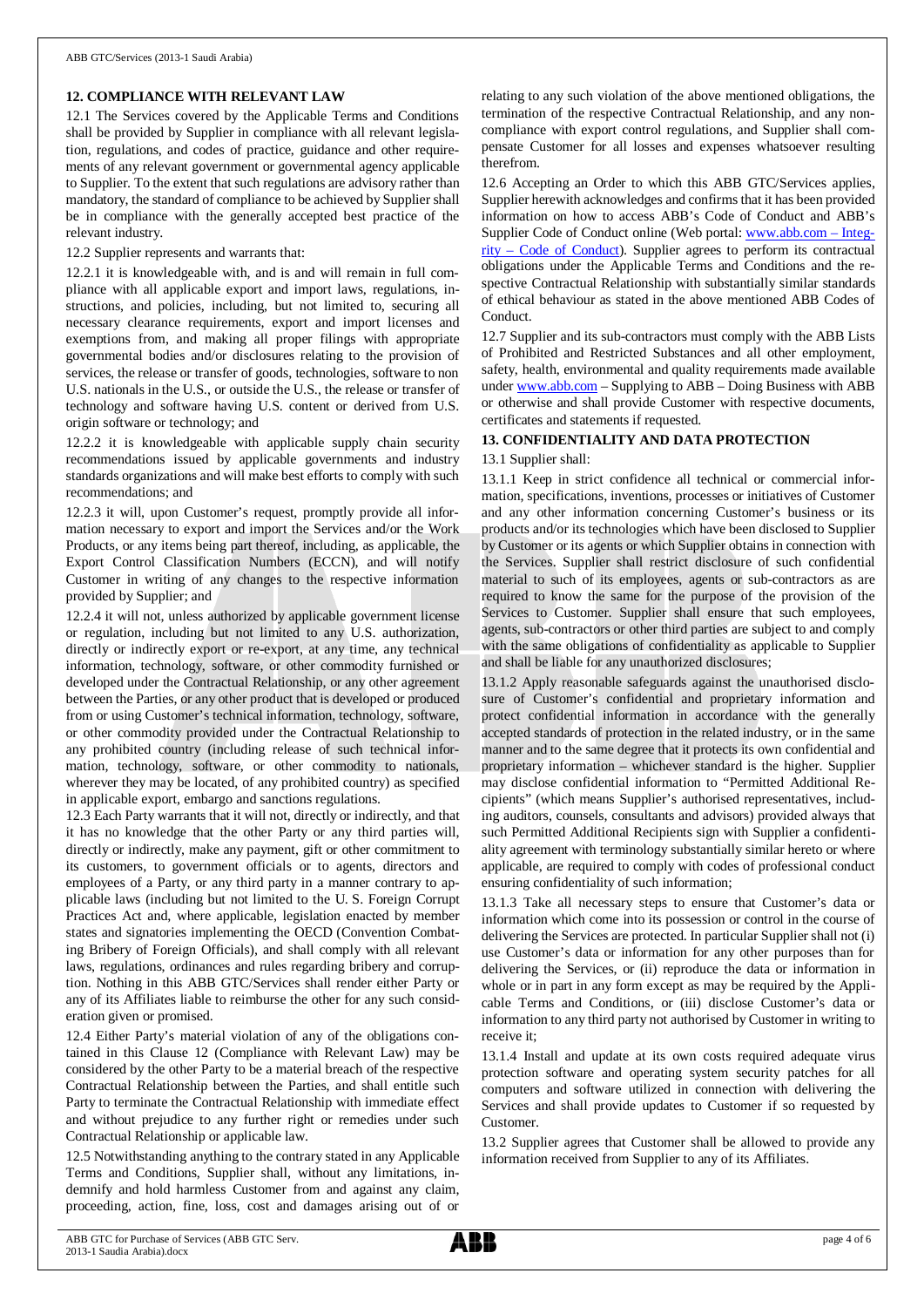#### 13.3 Supplier represents and warrants that:

13.3.1 it will not use, disclose, or transfer across borders any personal data that is processed for Customer, except to the extent necessary to perform under the respective Contractual Relationship, however, in any event in compliance with applicable data privacy laws; and

13.3.2 it will comply with all applicable data privacy laws and regulations, will implement and maintain appropriate technical and organizational measures and other protections for personal data (including, without limitations, not loading any personal data provided to Supplier on (a) any laptop computer or (b) any portable storage media that can be removed from Supplier's premises unless, in each case, (i) such data has been encrypted and (ii) such data is loaded onto portable storage media solely for the purpose of moving such data to off-site storage). Further, it will report to Customer any breaches of personal data security immediately, after discovery thereof if the personal data was, or could be, accessed, used or acquired by an unauthorized person or compromised in any way and will cooperate fully with Customer in investigating any such breaches or compromises, and will comply with all instructions or other requirements provided or issued by Customer from time to time relating to personal data.

13.4 Supplier agrees to notify Customer immediately if it becomes aware of any disclosure or breach of the obligations in this Clause 13. At the request of Customer, Supplier shall take all such measures as are necessary to prevent further disclosure.

13.5 The provisions of this Clause 13 shall not apply to:

13.5.1 Any information which is in the public domain at the date of the Contractual Relationship or which subsequently comes into the public domain other than by breach of these confidentiality provisions or other confidentiality agreement;

13.5.2 Any information already in the possession of Supplier at the date of the Contractual Relationship, other than under an obligation of confidentiality;

13.5.3 Any information obtained without obligation of confidence from a third party not in breach of a confidentiality agreement with Customer concerning the information obtained.

13.6 The Parties shall provide any notices, confirmations and documents required under applicable mandatory data privacy laws.

#### **14. LIABILITY AND INDEMNITY**

14.1 Without prejudice to applicable mandatory law, Supplier shall compensate/indemnify Customer for all damages and losses in connection with the Services whether or not Supplier may have been negligent or at fault (i) for Supplier's breaches of the Applicable Terms and Conditions , and (ii) for any claim, except for IPR Indemnification for which Clause 11 (Intellectual Property Right Infringements) exclusively applies, made by a third party (including employees of Supplier) against Customer in connection with the Services and to the extent that the respective liability, loss, damage, injury, cost or expense was caused by, relates to or arises from the Services delivered by Supplier and/or its sub-contractors. Upon Customer's request Supplier shall defend Customer against any third party claims arising out of or in connection with the Services.

14.2 Supplier shall be responsible for the control and management of all of its employees, its suppliers and/or its sub-contractors, and it shall be responsible for the acts, omissions, negligence or obligations of any of its employees, suppliers and/or sub-contractors, its agents, servants or workmen as fully as if they were the acts, omissions, negligence or obligations of Supplier.

14.3 The provisions of this Clause 14 (Liability and Indemnity) shall survive any performance, acceptance or payment pursuant to this ABB GTC/Services and shall extend to any substituted or replacement Services delivered by Supplier to Customer.

14.4 Unless otherwise expressly stated in the respective Order, Supplier shall maintain in force, and upon request provide evidence of, adequate general liability insurance, statutory worker's compensation/employer's liability insurance and where applicable goods transit

insurance with reputable and financially sound insurers. Nothing contained in this Clause 14 (Liability and Indemnity) shall relieve Supplier from any of its contractual or other legal liabilities. The insured amount cannot be considered nor construed as limitation of liability.

14.5 Customer reserves the right to set off any claims under the Order against any amounts owed to Supplier.

## **15. TERM AND TERMINATION**

15.1 The Contractual Relationship between the Parties or an Order placed under the ABB GTC/Services may be terminated for convenience in whole or in part by Customer upon giving Supplier thirty (30) calendar days written notice, unless otherwise expressly stated in the relevant Order. In such event Customer shall pay to Supplier the value of the already performed Services and proven direct costs reasonably incurred by Supplier for the unperformed Services, however in no event more than the agreed purchase price for the Services under the respective Order. No further compensation shall be due to Supplier. Compensation for any expenditures and materials made with regard to the unperformed Services shall be expressly excluded.

15.2 In the event of Supplier's breach of the Applicable Terms and Conditions, such as e. g. a breach of warranty, Customer shall be entitled to terminate the respective Contractual Relationship or an Order placed under the ABB GTC/Services if Supplier fails to take adequate and timely actions to remedy a breach as requested by Customer in accordance with Clause 10 (Remedies). In such event, Customer shall have no obligation to compensate Supplier for the already performed Services and Supplier shall be obliged to pay back to Customer any remuneration received from Customer for the performed **Services** 

15.3 Customer shall have the right to terminate the Order and/or Contractual Relationship with immediate effect forthwith by notice in writing to Supplier in the event that an interim order is applied for or made, or a voluntary arrangement approved, or a petition for a bankruptcy order is presented or a bankruptcy order is made against Supplier or any circumstances arise which entitle the court or a creditor to appoint a receiver, administrative receiver or administrator or to present a winding-up petition or make a winding-up order or other similar or equivalent action is taken against or by Supplier by reason of its insolvency or in consequence of debt.

15.4 Upon termination Supplier shall immediately and at Supplier's expense safely return to Customer all respective Customer property (including any documentation, data, and applicable Intellectual Property) and Customer information then in Supplier's possession or under Supplier's control and provide Customer with the complete information and documentation about the already performed Services.

#### **16. FORCE MAJEURE**

16.1 Neither Party shall be liable for any delay in performing or for failure to perform its obligations under a respective Order if the delay or failure results from an event of "Force Majeure". For clarification, Force Majeure means an event that was not foreseeable by the affected Party at the time of execution of the respective Order, is unavoidable and outside the control of the affected Party, and for which the affected Party is not responsible, provided such event prevents the affected Party from performing the obligations under the respective Order despite all reasonable efforts, and the affected Party provides notice to the other Party within five (5) calendar days from occurrence of the respective event of Force Majeure.

16.2 If an event of Force Majeure occurs which exceeds thirty (30) calendar days either Party shall have the right to terminate the relevant Order forthwith by written notice to the other Party without liability to the other Party. Each Party shall use its reasonable endeavours to minimise the effects of any event of Force Majeure.